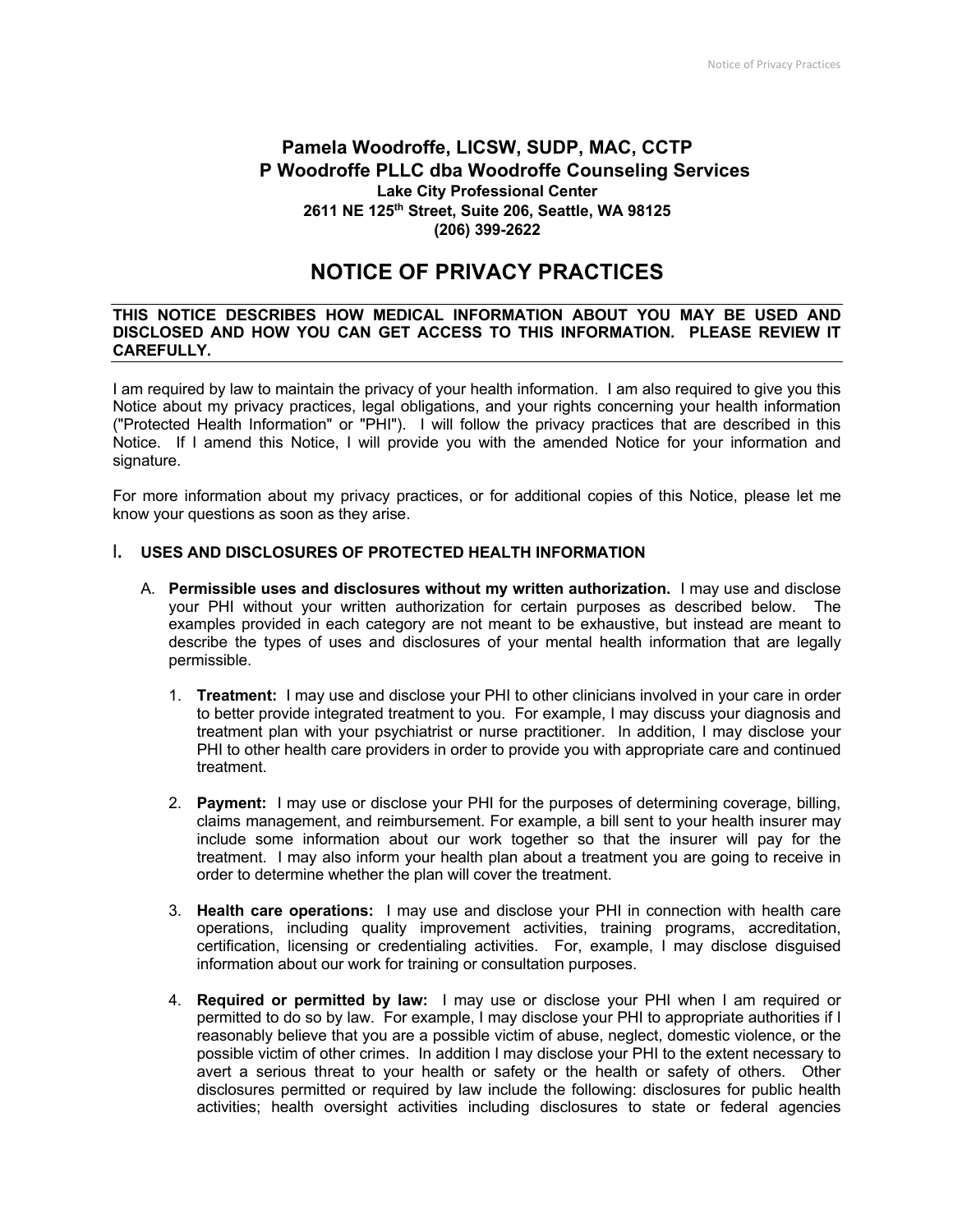authorized to access your PHI; disclosures to judicial and law enforcement officials in response to a court order or other lawful process; disclosures for research when approved by an institutional review board; disclosures for workers' compensation claims, and disclosures to military or national security agencies, coroners, medical examiners, and correctional institutions as authorized by law.

#### **B. Permissible uses and disclosures that may be made without my authorization, but for which you have an opportunity to object.**

- 1. **Fundraising:** I may use your PHI to contact you in an effort to offer you new services. I may also disclose PHI to any foundation with which I am connected so that the foundation may contact you in an effort to raise money for its operations. Any fundraising communications with you will include a description of how you may opt out of receiving any further fundraising communications.
- 2. **Family and Other Persons Involved in Your Care.** I may use or disclose your PHI to notify, or assist in the notification of (including identifying or locating) your personal representative, or another person responsible for your care, location, general condition, or death. If you are present, then I will provide you with an opportunity to object prior to such uses or disclosures. In the event of your incapacity or emergency circumstances, I will disclose your PHI consistent with your prior expressed preference, and in your best interest as determined by my professional judgment. I will also use my professional judgment and my experience to make reasonable inferences of your best interest in allowing another person access to your PHI regarding your treatment with me.
- 3. **Disaster relief efforts.** I may use or disclose your PHI to a public or private entity authorized by law or its charter to assist in disaster relief efforts for the purpose of coordinating notification of family members of your location, general condition, or death.

## C. **Uses and disclosures requiring your written authorization.**

- 1. **Psychotherapy notes.** I will not disclose the records of our work that I keep separate from the medical record for my personal use, known as psychotherapy notes, except as permitted by law.
- 2. **Marketing communications; sale of PHI.** I must obtain your written authorization prior to using or disclosing your PHI for marketing or the sale of your PHI, consistent with the related definitions and exceptions set forth in HIPAA.
- 3. **Other uses and disclosures.** Uses and disclosures other than those described in this Notice will only be made with your written authorization. For example, you will need to sign an authorization form before I can send your PHI to your life insurance company or to your attorney. You may revoke any such authorization at any time by providing me with written notification of such revocation.

### II. **MY INDIVIDUAL RIGHTS**

- A. **Right to inspect and copy.** You may request access to your medical records and billing records maintained by me in order to inspect and request copies of the records. All requests for access must be made in writing. Under limited circumstances, I may deny access to your records. I may charge a fee for the costs of copying and sending you any records requested.
- B. **Right to alternative communications.** You may request, and I will accommodate, any reasonable written request for you to receive your PHI by alternative means of communication or at alternative locations.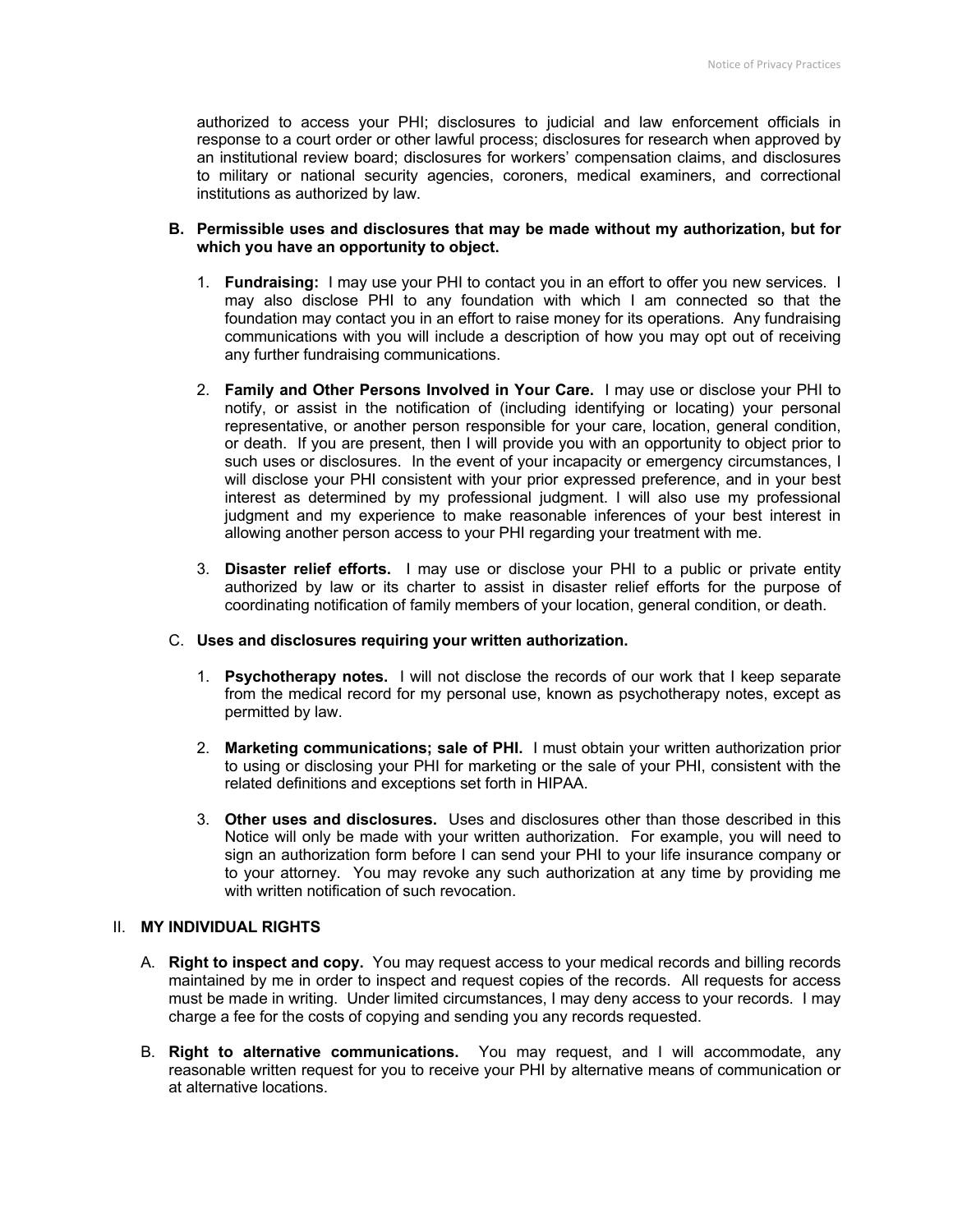- C. **Right to request restrictions.** You have the right to request a restriction on your PHI that I use or disclose for treatment, payment or health care operations. You must request any such restriction in writing addressed to **Pamela Woodroffe, 2611 NE 125th Street, Suite 206, Seattle,**  WA 98125. I am not required to agree to any such restriction you may request, except if your request is to restrict disclosing your PHI to a health plan for the purpose of carrying out payment or health care operations, the disclosure is not otherwise required by law, and the PHI pertains solely to a health care item or service which has been paid in full by you or another person or entity on your behalf.
- D. **Right to accounting of disclosures.** Upon written request, you may obtain an accounting of disclosures of your PHI made by me in the last six years, subject to certain restrictions and limitations.
- E. **Right to request amendment:** You have the right to request that I amend your PHI. Your request must be in writing, and should explain why the information should be amended. I may deny your request under certain circumstances.
- F. **Right to obtain notice.** You have the right to obtain a paper copy of this Notice by submitting a request to **Pamela Woodroffe, 2611 NE 125th Street, Suite 206, Seattle, WA 98125** at any time.
- G. **Right to receive notification of a breach.** I am required to notify you if I discover a breach of your unsecured PHI, according to requirements under federal law.
- H. **Questions and complaints**. I am my own privacy officer. If you desire further information about your privacy rights, or are concerned that I have violated your privacy, please contact me at **(206) 399-2622**, or at the contact information at the top of this document. You may also file a complaint with the U.S. Department of Health and Human Services Office for Civil Rights by sending a letter to 200 Independence Avenue S.W., Washington, D.C. 20201, or by calling 1-877-696-6775, or visit www.hhs.gov/ocr/privacy/hipaa/complaints/. I will not retaliate against you for filing a complaint.
- I. I am licensed in Washington State as a Licensed Independent Clinical Social Worker. My license number is LW 60173804.

### **III. EFFECTIVE DATE AND CHANGES TO THIS NOTICE**

- A. Effective date. This Notice is effective on 10/08/2019.
- B. Changes to this Notice. I may change the terms of this Notice at any time. If I change this Notice, I may make the new notice terms effective for all PHI that I maintain, including any information created or received prior to issuing the new notice. If I change this Notice, I will post the revised notice on my website at www.pamelawoodroffecounseling.com. You may also obtain any revised notice by asking me directly.

(Rev. 10/08/2019)